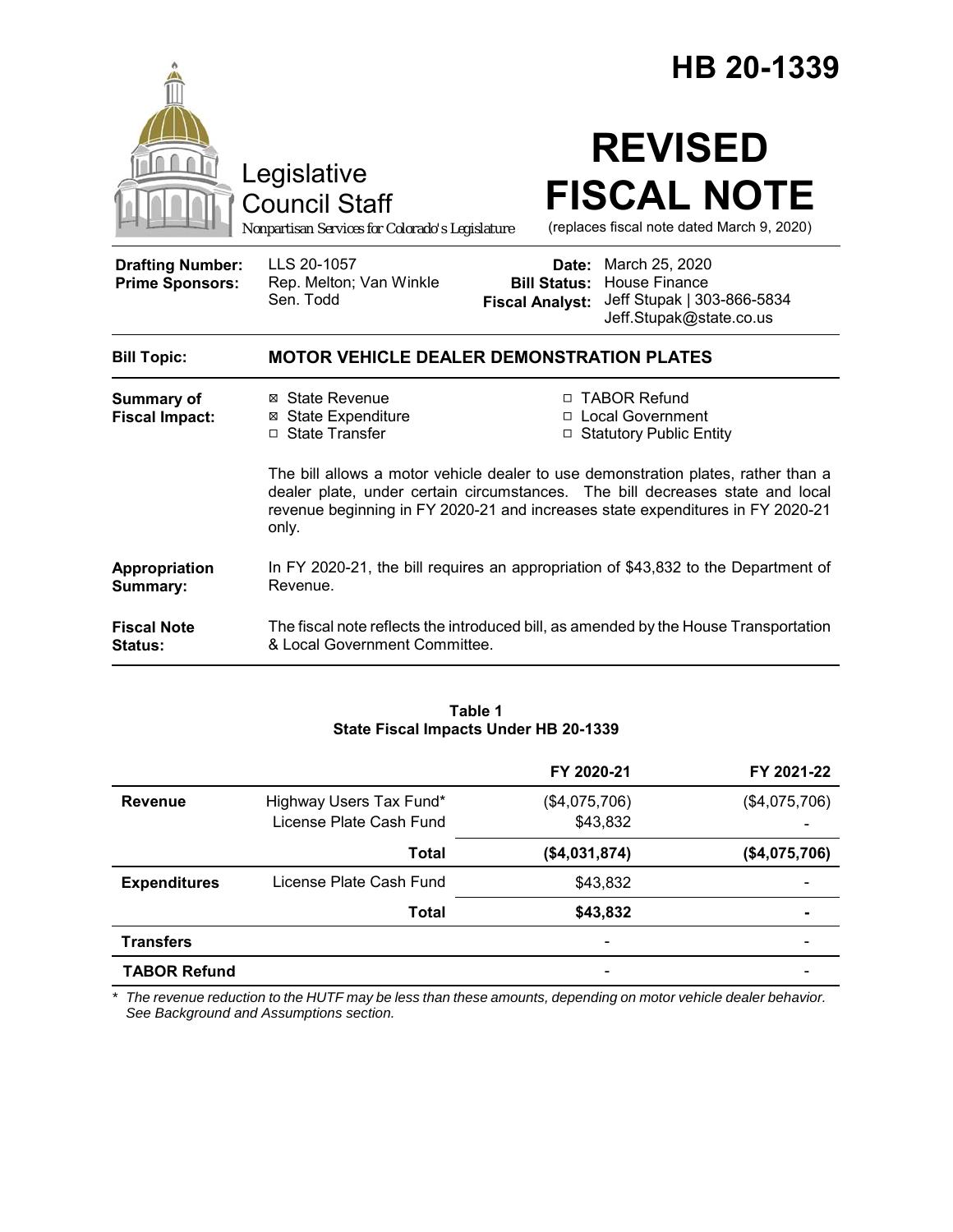March 25, 2020

# **Summary of Legislation**

The bill allows a motor vehicle dealer to use a demonstration plate, rather than a full-use dealer plate (dealer plate), for a motor vehicle when:

- the vehicle is offered for sale by the dealer on the dealer's property;
- the vehicles is driven by a prospective buyer for test-drive purposes during business hours;
- the vehicle is driven by a prospective buyer for test-drive purposes outside of business hours if the prospective buyer has a letter, electronic mail, or record within the vehicle from the dealer containing information specified in the bill; or
- the vehicle is driven by a dealer employee during business hours to conduct legitimate dealership business.

A motor vehicle dealer may not use a demonstration plate for certain motor vehicles, including tow vehicles, parts pickup or delivery vehicles, courtesy shuttle vehicles, rental vehicles, haulers, or vehicles bearing the dealer's name or advertisement.

## **Background and Assumptions**

Dealer plates may be used for vehicles owned and offered for sale by the dealer; however, they can not be used for vehicles that are commonly used by the dealer as a tow truck, or parts pickup or delivery vehicle. There are currently 10,796 dealer plates outstanding in Colorado. The DOR charges an annual fee of \$393.35 for a regular dealer plate, \$175.04 for a motorcycle dealer plate, and \$866.41 for a special mobile machinery dealer plate. Under the bill and current law, the annual fee for a regular demonstration plate will be \$15.83, \$14.17 for a motorcycle demonstration plate, and \$15.83 for a special mobile machinery demonstration plate.

Given the significant difference in fee amounts between the dealer plate and the demonstration plate, and the similarly acceptable uses for the two plates, the fiscal note assumes that nearly all dealer plates will be exchanged for demonstration plates. Additionally, for purposes of calculating revenue and expenditures, the fiscal note assumes that 100 percent of dealer plates are for regular motor vehicles.

## **State Revenue**

The bill decreases state cash fund revenue in the DOR by up to \$4.0 million in FY 2020-21 and by up to \$4.1 million in FY 2021-22 as shown in Table 2 and discussed below.

**Fee impact on motor vehicle dealers**. Colorado law requires legislative service agency review of measures which create or increase any fee collected by a state agency. These fee amounts are estimates only, actual fees will be set administratively by the DOR based on cash fund balance, program costs, and the number of license plates subject to the fee. The table below identifies the fee impact of this bill.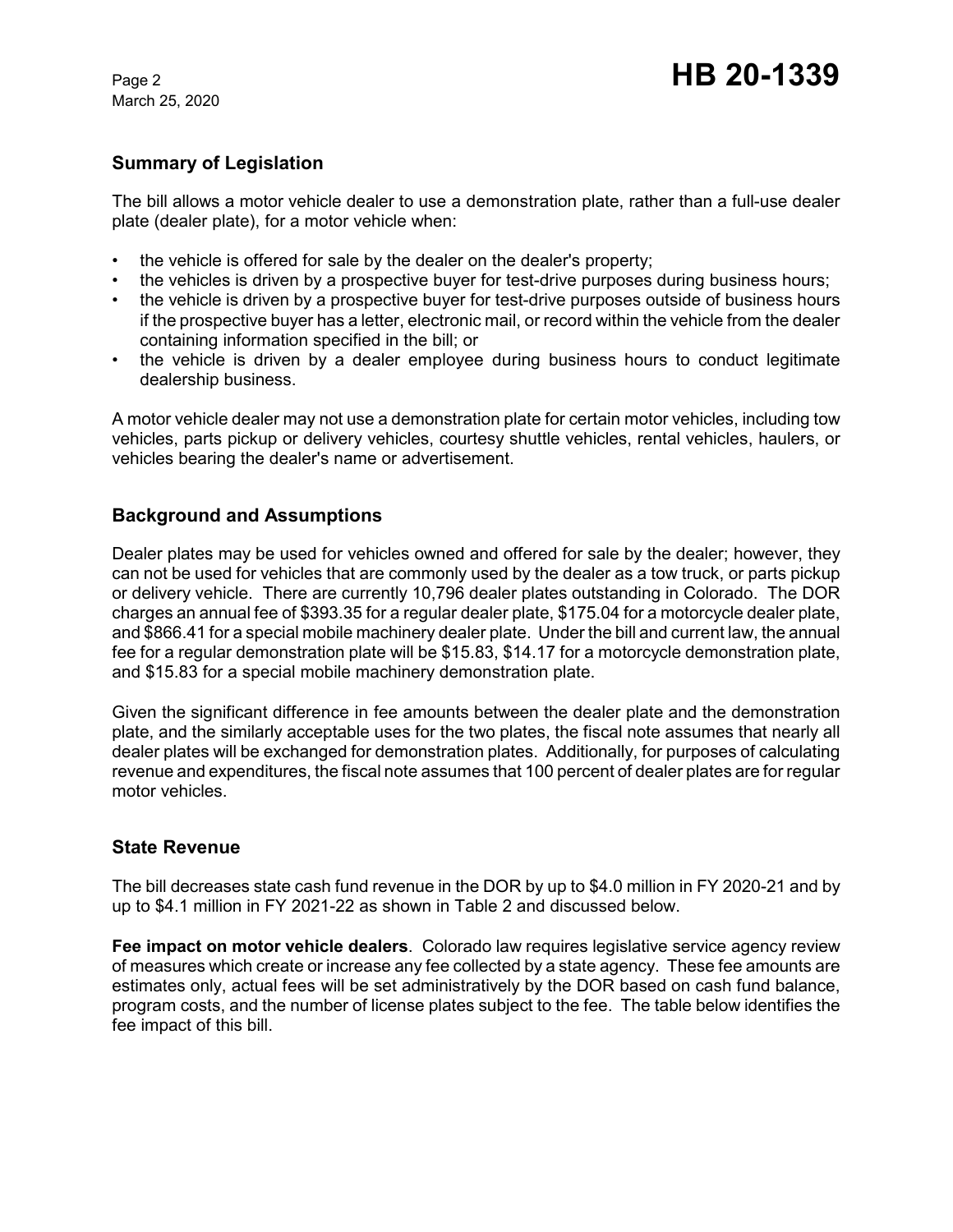| <b>Type of Fee</b>  | <b>Current Fee</b> | <b>Number</b><br><b>Affected</b> | <b>Total Fee</b><br>Impact |
|---------------------|--------------------|----------------------------------|----------------------------|
| FY 2020-21          |                    |                                  |                            |
| Dealer plate*       | \$393.35           | (10, 796)                        | (\$4,246,607)              |
| Demonstration plate | \$15.83            | 10,796                           | \$170,901                  |
| License plate fee   | \$4.06             | 10,796                           | \$43,832                   |
|                     |                    | FY 2020-21 Total                 | (\$4,031,874)              |
| FY 2021-22          |                    |                                  |                            |
| Dealer plate*       | \$393.35           | (10, 796)                        | (\$4,246,607)              |
| Demonstration plate | \$15.83            | 10,796                           | \$170,901                  |
|                     |                    | <b>FY 2021-22 Total</b>          |                            |

#### **Table 2 Fee Impact on Motor Vehicle Dealers**

*\* The reduction in dealer plate revenue may be less than this amount if dealers choose to continue using dealer plates rather than switch to demonstration plates.*

**HUTF revenue.** Beginning in FY 2020-21, the bill decreases revenue to the Highway Users Tax Fund (HUTF) by up to \$4.1 million as motor vehicle dealers opt to exchange dealer plates for the less expensive demonstration plates. Of the standard HUTF revenue lost under this bill, 65 percent is credited to the State Highway Fund (SHF) for expenditure by the Department of Transportation, 26 percent is credited to counties, and 9 percent is credited to municipalities. These figures assume that all 10,796 dealer plates will be exchanged for demonstration plates. If fewer exchanges occur, decreases in revenue will be lower.

**Dealer plates.** In FY 2020-21 only, the bill increases revenue to the License Plate Cash Fund by up to \$48,832 as new demonstration plates are subject to a one-time fee of \$4.06.

# **State Expenditures**

In FY 2020-21 only, the bill increases expenditures in the DOR by up \$48,832 to produce new demonstration plates, as it costs \$4.06 to produce each demonstration plate. This figure assumes that all 10,796 dealer plates will be exchanged for demonstration plates. If fewer exchanges occur, expenditures will be lower.

**State Highway Fund.** The bill may decrease revenue to the SHF by up to \$2.6 million beginning in FY 2020-21. Funding from the SHF is allocated by the Transportation Commission. The commission will adjust spending from the SHF to accommodate the potential decrease in CDOT expenditures under this bill.

**TABOR refund**. Under the March 2020 LCS Economic and Revenue Forecast, the state is not expected to collect revenue above the TABOR limit in either FY 2020-21 or FY 2021-22, and refund obligations are not anticipated for these years. This bill does not change these expectations concerning refunds to taxpayers.